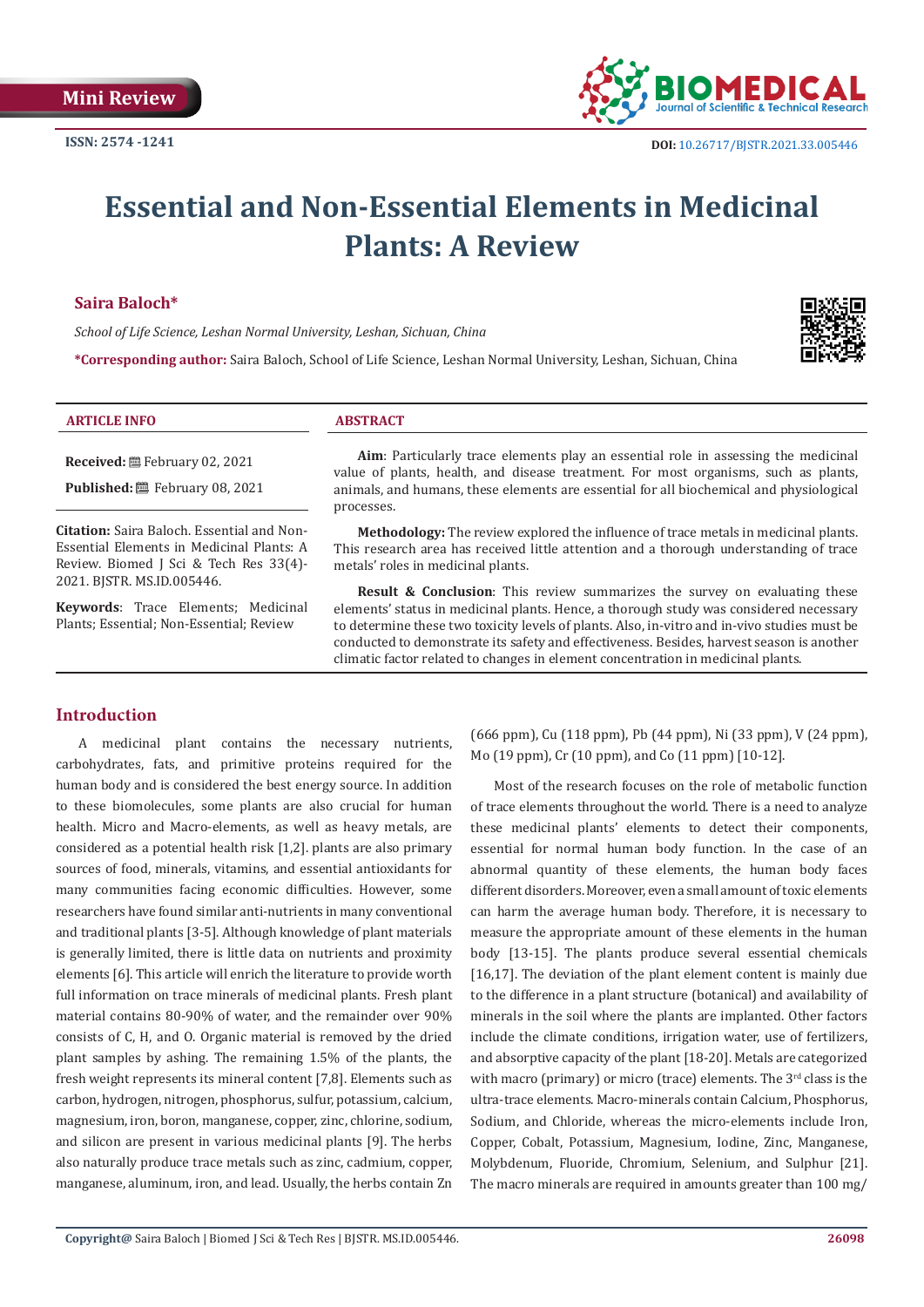dl, and the micro-minerals are required in amounts less than 100 mg/dl. [22].

The level of elements permitted by the WHO should not endanger the health of consumers [23,24]. Trace elements are inorganic substances that exist in trace elements at low concentrations. The essential elements at trace levels play a role in the human body and can cause some diseases beyond the limit of average concentration. The recommended daily trace elements mineral intake (about 1.5 grams) is considered adequate for healthy people [24]. Trace elements are present in all body tissues and fluids, and their presence is necessary. Although they do not produce energy, they play an essential role in many activities in the body [25]. Trace elements comprise only a fraction of the total body weight Table 1. These are crucial for many body functions. These include transporting oxygen, normalizing the central nervous system (CNS), and stimulating the growth, maintenance, and repair of tissues and bones [26]. It has been reported in the literature that most of the trace elements found in the tissues and body fluids are also present in the blood [27]. Nevertheless, plants' composition depends on several factors, such as the industrial use of components of human activities and climatic conditions Table 2. These components are essential to ensure the quality of plant raw materials and pollutants' presence if human consumption is core [28-30].

| <b>Essential Elements</b> | <b>Essential Trace</b><br><b>Elements</b> | <b>Non-Essential</b><br><b>Elements</b> |
|---------------------------|-------------------------------------------|-----------------------------------------|
| Calcium                   | Chromium                                  | Aluminum                                |
| Chloride                  | Copper                                    | Arsenic                                 |
| Magnesium                 | Cobalt                                    | <b>Barium</b>                           |
| Phosphorus                | Fluorine                                  | Beryllium                               |
| Potassium                 | Iodine                                    | Cadmium                                 |
| Sodium                    | Iron                                      | Lead                                    |
| Sulfur                    | Manganese                                 | Lithium                                 |

**Table 1:** Arrangement of trace elements.

**Table 2:** List of important medicinal plants.

| Cortex Berberidis                       | Fructus Agni Casti        |
|-----------------------------------------|---------------------------|
| Gummi Boswellii                         | Bulbus Allii Cepae        |
| Fructus Bruceae                         | Radix Althaeae            |
| Radix Bupleuri                          | Oleum Azariah             |
| Testa Plantaginis                       | Aloe Vera Ge              |
| Radix Platycodi                         | Radix Althaeae            |
| Aetheroleum Melaleucae<br>Alternifoliae | Folium cum Flore Crataegi |
| Herba Valerianae                        | Stigma Croci              |
| Cortex Viburni Prunifolii               | Folium Ocimi Sancti       |
| Radix Withaniae                         | Oleum Oenotherae Biennis  |

### **Conclusion**

This review summarizes research regarding the trace elements of commonly used medicinal plants. Many plants contain a large number of trace elements, which even cross the limit permitted by WHO. In the case of overuse of such plants, it can be toxic. Hence, a thorough study was considered necessary to determine these two toxicity levels of plants. Also, in-vitro and in-vivo studies must be conducted to demonstrate its safety and effectiveness. Besides, harvest season is another climatic factor related to changes in element concentration in medicinal plants.

## **Acknowledgement**

The author is thankful to the West China School of Public Health, Sichuan University, Chengdu, China, for support and cooperation.

#### **References**

- 1. Basgel S, Erdemog˘[lu SB \(2006\) Determination of mineral and trace](https://www.sciencedirect.com/science/article/abs/pii/S0048969705003244) [elements in some medicinal herbs and their infusions consumed in](https://www.sciencedirect.com/science/article/abs/pii/S0048969705003244) [Turkey. Science of the Total Environment 359\(1-3\): 82-89.](https://www.sciencedirect.com/science/article/abs/pii/S0048969705003244)
- 2. [Baye H, Hymete A \(2010\) Lead and cadmium accumulation in medicinal](https://pubmed.ncbi.nlm.nih.gov/19960181/) [plants collected from environmentally different sites. Bulletin of](https://pubmed.ncbi.nlm.nih.gov/19960181/) [Environmental Contamination and Toxicology 84\(2\): 197-201.](https://pubmed.ncbi.nlm.nih.gov/19960181/)
- 3. Kalny P, Fijał[ek Z, Daszczuk A, Ostapczuk P \(2007\) Determination of](https://www.sciencedirect.com/science/article/abs/pii/S0048969707003725) [selected microelements in polish herbs and their infusions. Science of](https://www.sciencedirect.com/science/article/abs/pii/S0048969707003725) [the Total Environment 381\(1-3\): 99-104.](https://www.sciencedirect.com/science/article/abs/pii/S0048969707003725)
- 4. [Kara D \(2009\) Evaluation of trace metal concentrations in some herbs](https://www.sciencedirect.com/science/article/abs/pii/S0308814608011473) [and herbal teas by principal component analysis. Food Chemistry](https://www.sciencedirect.com/science/article/abs/pii/S0308814608011473) [114\(1\): 347-354.](https://www.sciencedirect.com/science/article/abs/pii/S0308814608011473)
- 5. [Varghese CP, Ambrose C, Jin SC, Lim YJ, Keisaban T, et al. \(2013\)](https://www.researchgate.net/publication/303837064_Antioxidant_and_Anti-inflammatory_Activity_of_Eurycoma_Longifolia_Jack_A_Traditional_Medicinal_Plant_in_Malaysia) [Antioxidant and anti-inflammatory activity of Eurycoma longifolia](https://www.researchgate.net/publication/303837064_Antioxidant_and_Anti-inflammatory_Activity_of_Eurycoma_Longifolia_Jack_A_Traditional_Medicinal_Plant_in_Malaysia) [Jack, a traditional medicinal plant in Malaysia. International Journal of](https://www.researchgate.net/publication/303837064_Antioxidant_and_Anti-inflammatory_Activity_of_Eurycoma_Longifolia_Jack_A_Traditional_Medicinal_Plant_in_Malaysia) [Pharmaceutical Sciences and Nanotechnology 5\(4\): 1875-1878.](https://www.researchgate.net/publication/303837064_Antioxidant_and_Anti-inflammatory_Activity_of_Eurycoma_Longifolia_Jack_A_Traditional_Medicinal_Plant_in_Malaysia)
- 6. [Hosseinzadeh S, Jafarikukhdan A, Hosseini A, Armand R \(2015\) The](https://file.scirp.org/Html/6-2101145_59593.htm) [application of medicinal plants in traditional and modern medicine: A](https://file.scirp.org/Html/6-2101145_59593.htm) [review of thymus vulgaris. International Journal of Clinical Medicine 6:](https://file.scirp.org/Html/6-2101145_59593.htm) [635-642.](https://file.scirp.org/Html/6-2101145_59593.htm)
- 7. [Siriwatanametanon N, Fiebich BL, Efferth T, Prieto JM, Heinrich M \(2010\)](https://pubmed.ncbi.nlm.nih.gov/20435130/) [Traditionally used Thai medicinal plants: In vitro anti-inflammatory,](https://pubmed.ncbi.nlm.nih.gov/20435130/) [anticancer and antioxidant activities. Journal of Ethnopharmacology](https://pubmed.ncbi.nlm.nih.gov/20435130/) [130\(2\): 196-207.](https://pubmed.ncbi.nlm.nih.gov/20435130/)
- 8. [Malik J, Szakova J, Drabek O, Balik J, Kokoska L, et al. \(2008\)](https://www.sciencedirect.com/science/article/abs/pii/S0308814608004275) [Determination of certain micro and macroelements in plant stimulants](https://www.sciencedirect.com/science/article/abs/pii/S0308814608004275) [and their infusions. Food Chemistry 111\(2\): 520-525.](https://www.sciencedirect.com/science/article/abs/pii/S0308814608004275)
- 9. [Matsuura H, Hokura A, Katsuki F, Itoh A, Haraguchi H, et al. \(2001\)](https://pubmed.ncbi.nlm.nih.gov/11990615/) [Multielement determination and speciation of major-to-trace elements](https://pubmed.ncbi.nlm.nih.gov/11990615/) [in black tea leaves by ICP-AES and ICP-MS with the aid of size exclusion](https://pubmed.ncbi.nlm.nih.gov/11990615/) [Chromatography. Analytical Sciences 17\(3\): 391-398.](https://pubmed.ncbi.nlm.nih.gov/11990615/)
- 10. [Nookabkaew S, Rangkadilok N, Satayavivad J \(2006\) Determination of](https://pubmed.ncbi.nlm.nih.gov/16939361/) [trace elements in herbal tea products and their infusions consumed](https://pubmed.ncbi.nlm.nih.gov/16939361/) [in Thailand. Journal of Agricultural and Food Chemistry 54\(18\): 6939-](https://pubmed.ncbi.nlm.nih.gov/16939361/) [6944.](https://pubmed.ncbi.nlm.nih.gov/16939361/)
- 11. [Raman P, Patino LC, Nair MG \(2004\) Evaluation of metal and microbial](https://pubs.acs.org/doi/10.1021/jf049150%2B) [contamination in botanical supplements. Journal of Agricultural and](https://pubs.acs.org/doi/10.1021/jf049150%2B) [Food Chemistry 52\(26\): 7822-7827.](https://pubs.acs.org/doi/10.1021/jf049150%2B)
- 12. Łozak A, Sołtyk K, Ostapczuk P, Fijał[ek Z \(2002\) Determination of](https://pubmed.ncbi.nlm.nih.gov/12049404/) [selected trace elements in herbs and their infusions. Science of the Total](https://pubmed.ncbi.nlm.nih.gov/12049404/) [Environment 289\(1-3\): 33-40.](https://pubmed.ncbi.nlm.nih.gov/12049404/)
- 13. [Maiga A, Diablo D, Bye R, Paulsen BS \(2005\) Determination of some](https://pubs.acs.org/doi/10.1021/jf040436o) [toxic and essential metal ions in medicinal and edible plants from Mali.](https://pubs.acs.org/doi/10.1021/jf040436o) [Journal of Agricultural and Food Chemistry 53\(6\): 2316-2321.](https://pubs.acs.org/doi/10.1021/jf040436o)
- 14. [Gallaher RN, Gallaher K, Marshall AJ, Marshall AC \(2006\) Mineral](https://www.sciencedirect.com/science/article/abs/pii/S0889157506000214) [analysis of ten types of commercially available tea. J Food Compos Anal](https://www.sciencedirect.com/science/article/abs/pii/S0889157506000214) [19: S53-S57.](https://www.sciencedirect.com/science/article/abs/pii/S0889157506000214)